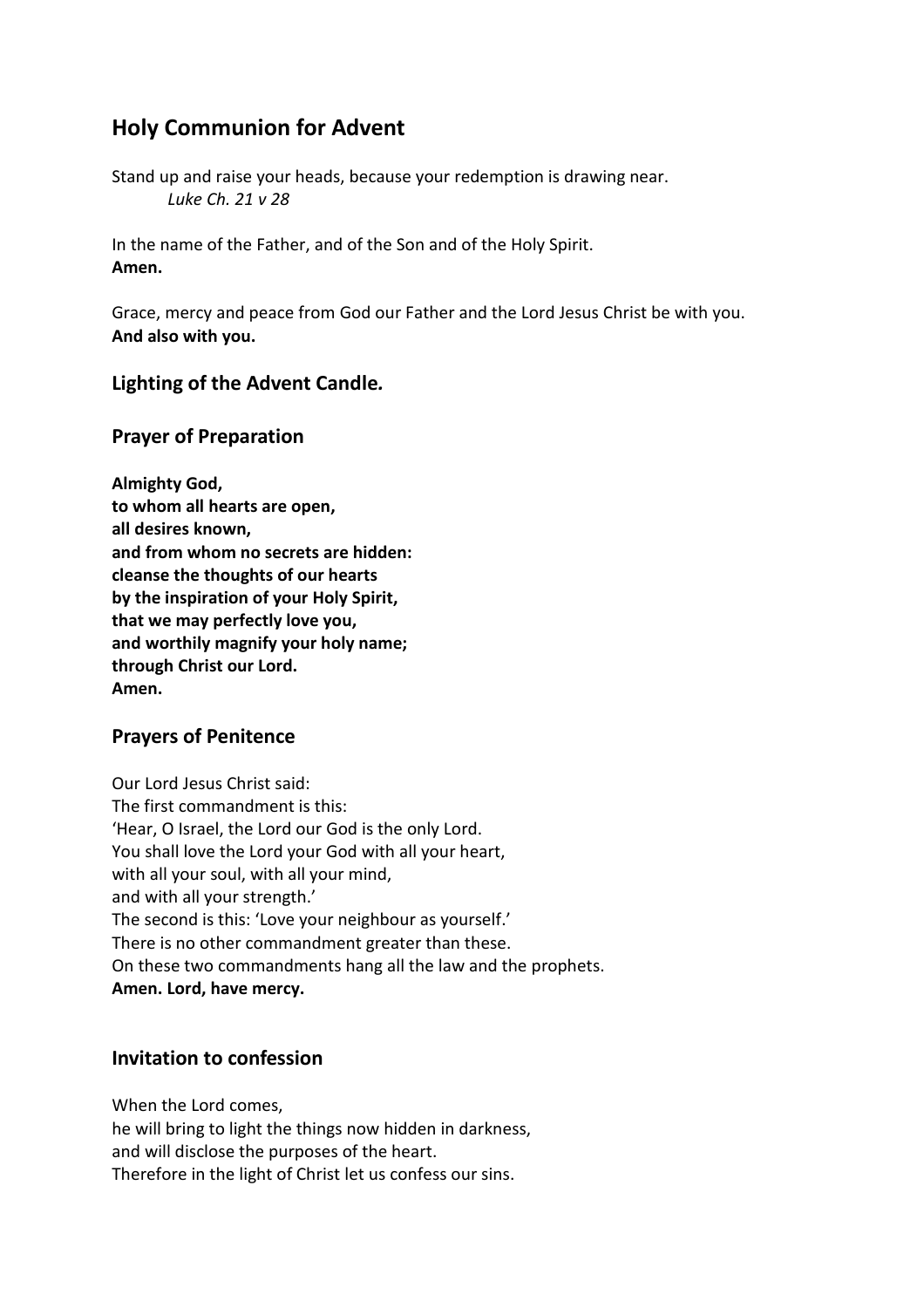Turn to us again, O God our Saviour, and let your anger cease from us: Lord, have mercy. **Lord, have mercy.**  Show us your compassion, O Lord, and grant us your salvation: Christ, have mercy. **Christ, have mercy.**  Your salvation is near for those that fear you, that glory may dwell in our land: Lord, have mercy. **Lord, have mercy.** 

## **The Absolution**

Almighty God, who forgives all who truly repent, have mercy upon you, pardon and deliver you from all your sins, confirm and strengthen you in all goodness, and keep you in life eternal; through Jesus Christ our Lord. **Amen.** 

## **The Collect**

#### **Readings**

*At the end the reader says*  This is the word of the Lord. **Thanks be to God.** 

#### **Gospel Acclamation**

Alleluia, alleluia. Prepare the way of the Lord, make his paths straight, and all flesh shall see the salvation of God. *Isaiah 40.3-5* **Alleluia.**  Hear the Gospel of our Lord Jesus Christ according to *N*. **Glory to you, O Lord.** 

*At the end the reader says*  This is the Gospel of the Lord. **Praise to you, O Christ.**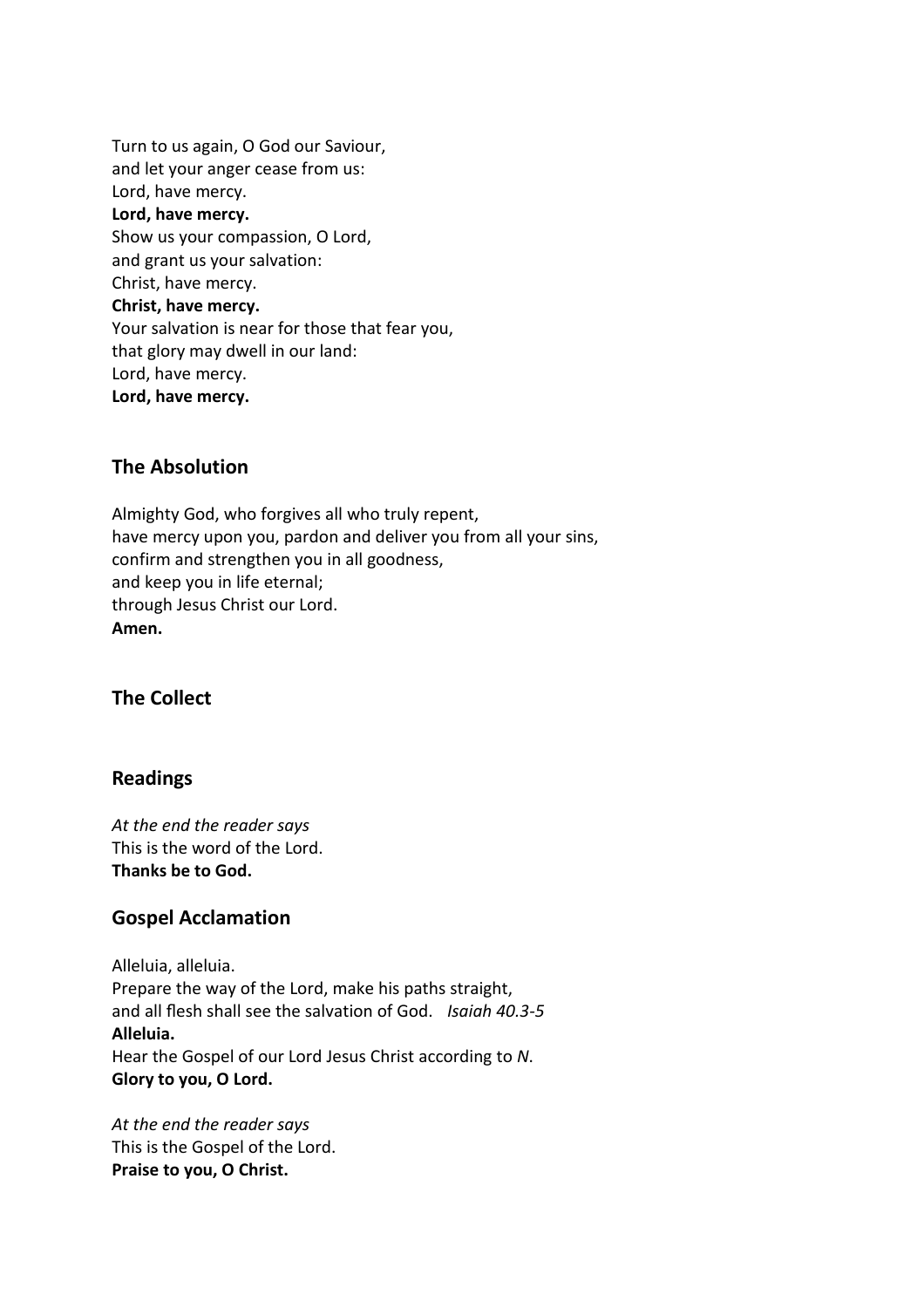## **Sermon**

#### **The Creed**

**We believe in one God, the Father, the Almighty, maker of heaven and earth, of all that is, seen and unseen.** 

**We believe in one Lord, Jesus Christ, the only Son of God, eternally begotten of the Father, God from God, Light from Light, true God from true God, begotten, not made, of one Being with the Father; through him all things were made. For us and for our salvation he came down from heaven, was incarnate from the Holy Spirit and the Virgin Mary and was made man. For our sake he was crucified under Pontius Pilate; he suffered death and was buried. On the third day he rose again in accordance with the Scriptures; he ascended into heaven and is seated at the right hand of the Father. He will come again in glory to judge the living and the dead,** 

**We believe in the Holy Spirit, the Lord, the giver of life, who proceeds from the Father and the Son, who with the Father and the Son is worshipped and glorified, who has spoken through the prophets. We believe in one holy catholic and apostolic Church. We acknowledge one baptism for the forgiveness of sins. We look for the resurrection of the dead, and the life of the world to come. Amen.** 

**and his kingdom will have no end.**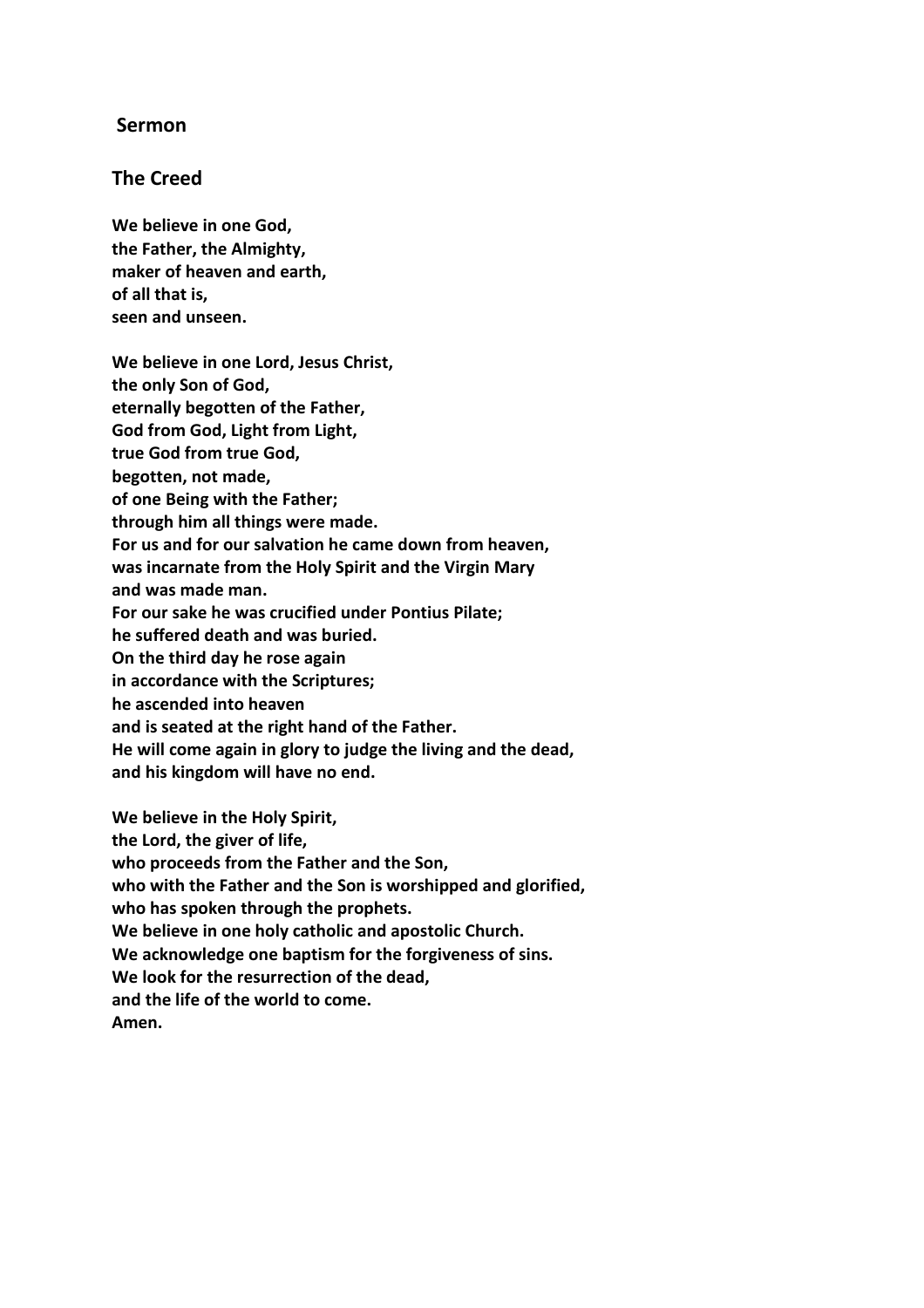## **Prayers**

Lord, in your mercy **hear our prayer.** 

*And at the end all say* 

**Merciful Father, accept these prayers for the sake of your Son, our Saviour Jesus Christ. Amen.** 

## **The Peace**

God will speak peace to his people, to those who turn to him in their hearts.

The peace of the Lord be always with you. **And also with you.**  Let us offer one another a sign of peace.

## **Hymn:**

## **Preparation of the Table**

Blessed are you, Lord God of all creation: through your goodness we have this bread to set before you, which earth has given and human hands have made. It will become for us the bread of life. **Blessed be God for ever.** 

Blessed are you, Lord God of all creation: through your goodness we have this wine to set before you, fruit of the vine and work of human hands. It will become for us the cup of salvation. **Blessed be God for ever.** 

#### **The Eucharistic Prayer**

The Lord is here. **His Spirit is with us.** 

Lift up your hearts. **We lift them to the Lord.** 

Let us give thanks to the Lord our God.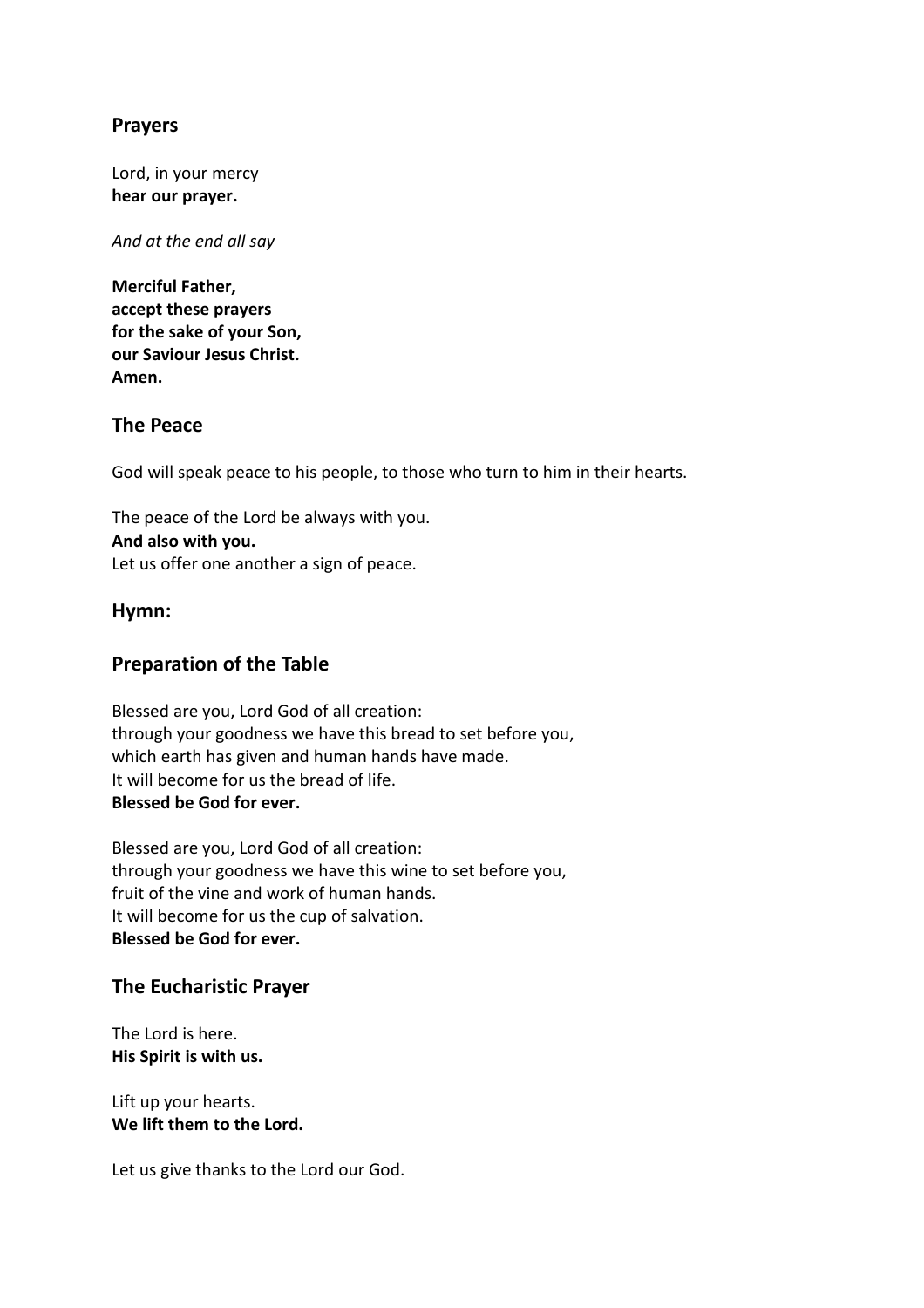#### **It is right to give thanks and praise.**

 It is indeed right and good to give you thanks and praise, Almighty God and everlasting Father, through Jesus Christ your Son. For when he humbled himself to come among us in human flesh, he fulfilled the plan you formed before the foundation of the world to open for us the way of salvation. Confident that your promise will be fulfilled, we now watch for the day when Christ our Lord will come again in glory. And so we join our voices with angels and archangels and with all the company of heaven to proclaim your glory for ever praising you and singing/saying:

**Holy, holy, holy Lord, God of power and might,** 

**heaven and earth are full of your glory.** 

**Hosanna in the highest.** 

**Blessed is he who comes in the name of the Lord.** 

**Hosanna in the highest.**

We praise and bless you, loving Father, through Jesus Christ, our Lord; and as we obey his command, send your Holy Spirit, that broken bread and wine outpoured may be for us the body and blood of your dear Son.

On the night before he died he had supper with his friends and, taking bread, he praised you. He broke the bread, gave it to them and said: Take, eat; this is my body which is given for you; do this in remembrance of me.

When supper was ended he took the cup of wine. Again he praised you, gave it to them and said: Drink this, all of you; this is my blood of the new covenant, which is shed for you and for many for the forgiveness of sins. Do this, as often as you drink it, in remembrance of me.

 So, Father, we remember all that Jesus did, in him we plead with confidence his sacrifice made once for all upon the cross.

Bringing before you the bread of life and cup of salvation, we proclaim his death and resurrection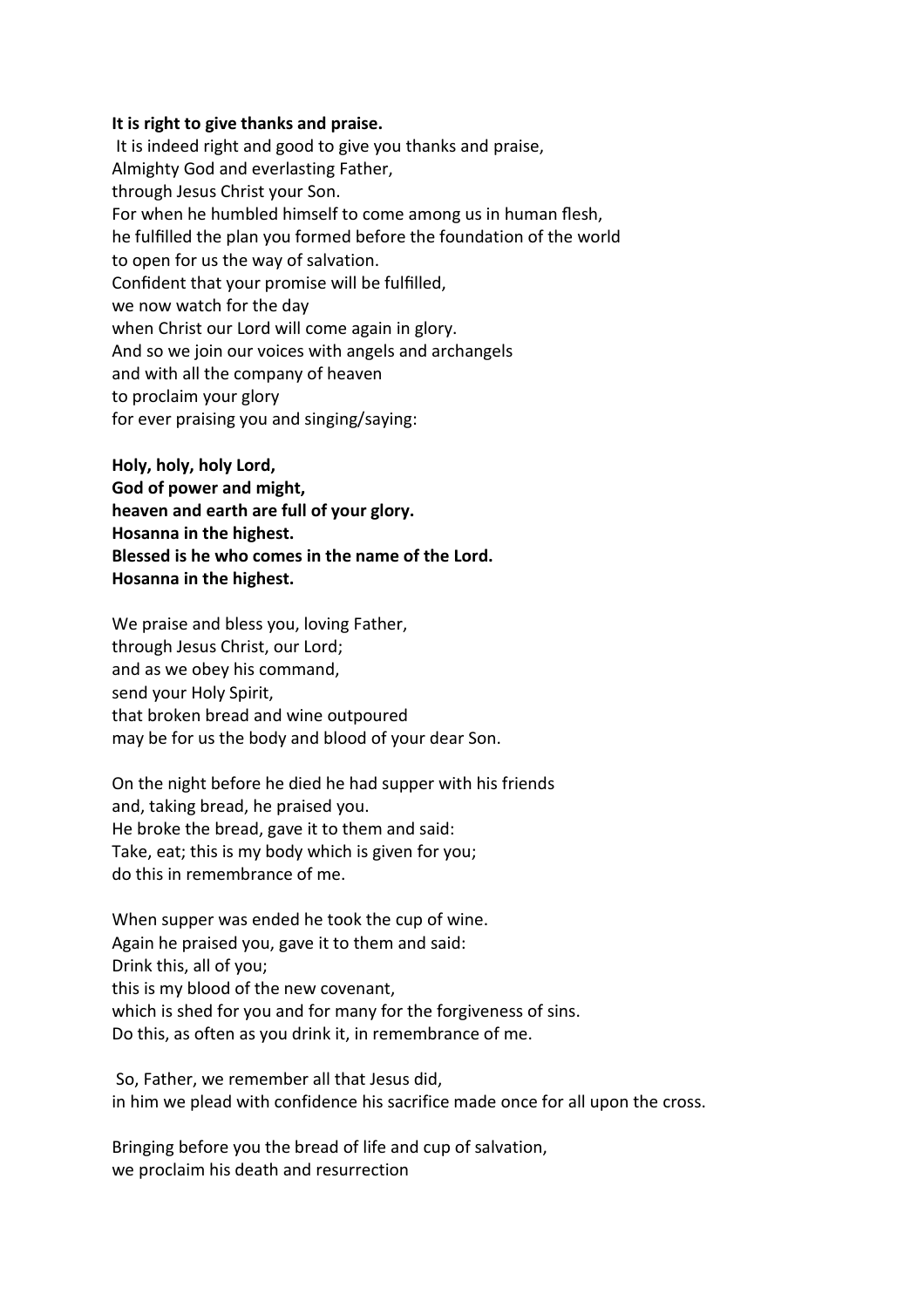until he comes in glory. Praise to you, Lord Jesus: **Dying you destroyed our death, rising you restored our life: Lord Jesus, come in glory.**

Lord of all life, help us to work together for that day when your kingdom comes and justice and mercy will be seen in all the earth.

Look with favour on your people, gather us in your loving arms and bring us with all the saints to feast at your table in heaven.

Through Christ, and with Christ, and in Christ, in the unity of the Holy Spirit, all honour and glory are yours, O loving Father, for ever and ever. **Amen.** 

#### **The Lord's Prayer**

As our Saviour taught us, so we pray **Our Father in heaven, hallowed be your name, your kingdom come, your will be done, on earth as in heaven. Give us today our daily bread. Forgive us our sins as we forgive those who sin against us. Lead us not into temptation but deliver us from evil. For the kingdom, the power, and the glory are yours now and for ever. Amen.** 

Every time we eat this bread and drink this cup. **We proclaim the Lord's death until he comes in glory.**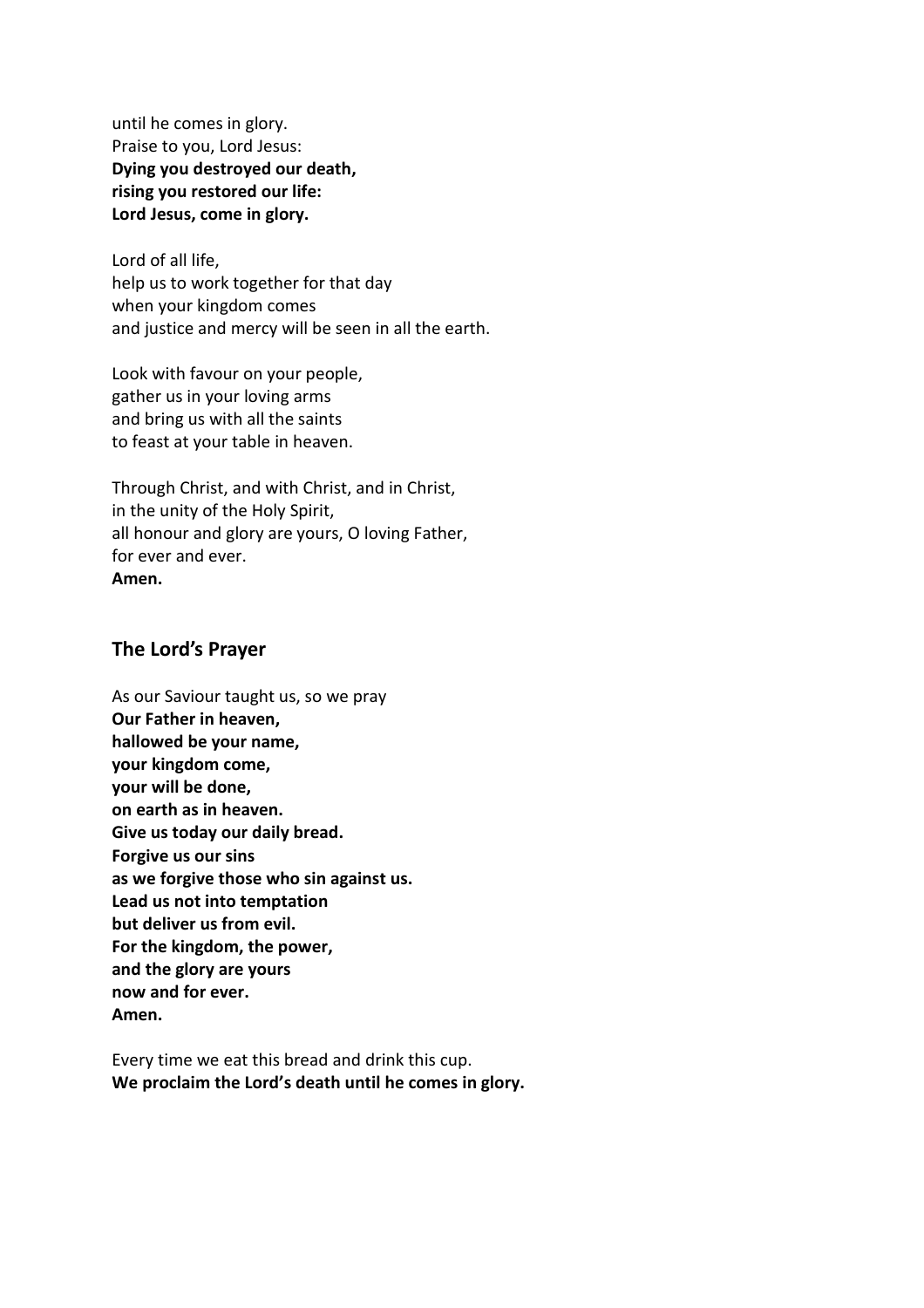**Lamb of God you take away the sin of the world. Have mercy on us.** 

**Lamb of God you take away the sin of the world. Have mercy on us.** 

**Lamb of God you take away the sin of the world. Grant us peace.** 

## **Giving of Communion**

Jesus is the Lamb of God, who takes away the sins of the world. Blessed are they who are called to his supper. **Lord, I am not worthy to receive you, but only say the word, and I shall be healed.** 

#### *The following prayer may be said*

**Most merciful Lord, your love compels us to come in. Our hands were unclean, our hearts were unprepared; we were not fit even to eat the crumbs from under your table. But you, Lord, are the God of our salvation, and share your bread with sinners. So cleanse and feed us with the precious body and blood of your Son, that he may live in us and we in him; and that we, with the whole company of Christ, may sit and eat in your kingdom. Amen.** 

## **Prayer after Communion**

**Almighty God, we thank you for feeding us with the body and blood of your Son Jesus Christ. Through him we offer you our souls and bodies to be a living sacrifice. Send us out in the power of your Spirit to live and work to your praise and glory. Amen.**